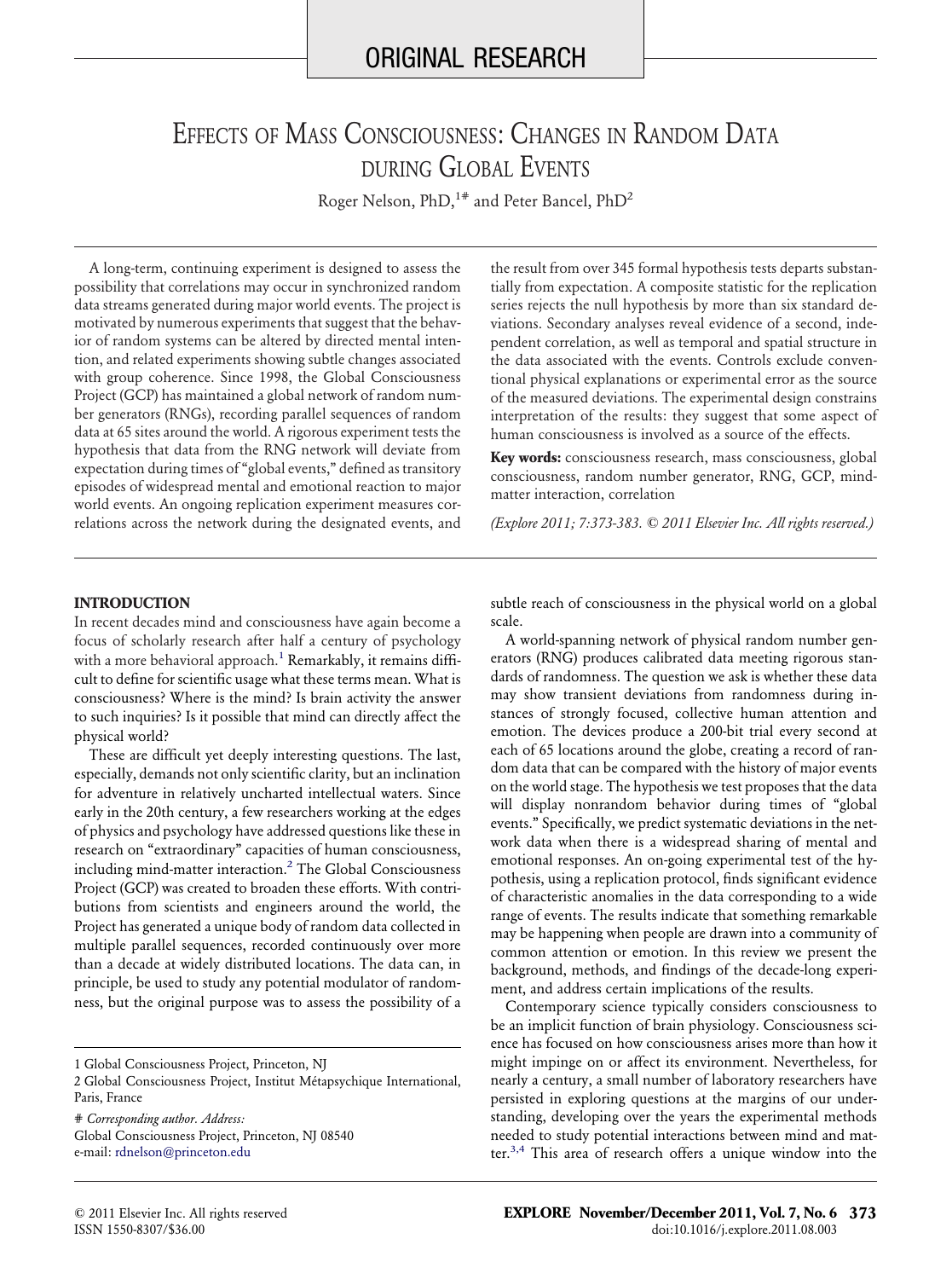nature of consciousness by proposing direct manifestations of consciousness in the physical world. Evidence of such effects has been gathered under controlled conditions and the evidence raises puzzling questions. How is it possible to affect systems in distant locations with no physical or sensory connection? What could explain correlations between physical processes and the purely mental attention of human subjects? Can intentions alter processes in the physical world?

Laboratory experiments that address these questions often focus on the behavior of random systems. Although physical theory takes causality as a guiding principle, it also admits truly random phenomena (that is, phenomena that are, in principle, indeterminate, and not merely statistically uncertain). Quantum transitions are a familiar example of this weak causality, which is accepted in physics and is potentially of relevance to mindmatter research. Random phenomena are interesting for research on interactive consciousness because, in our current understanding, they are not completely explained by known deterministic causes—a characteristic they share with mind-matter interactions that challenge the completeness of conventional scientific models.

Among the early experiments that investigated the interplay of randomness and conscious activity were studies in which subjects were asked to influence macroscopic systems such as the position or face value of mechanically thrown dice.<sup>5</sup> Since the 1960s, experiments have more typically used the high-speed generation of random numbers employing quantum electronic or radioactive sources. With the advent of the computer, automatic recording helped to ensure experimental control while also facilitating the accumulation of large databases. Improved experiments asked whether the random output of quantum sources could be biased by the mental intentions of subjects.<sup>6</sup> In the latter part of the 20th century, replications of RNG experiments were carried out in laboratories around the world.<sup>7,8</sup>

One prominent research program, the Princeton Engineering Anomalies Research (PEAR) laboratory,<sup>9</sup> was founded by Robert Jahn in 1979 at Princeton University. In carefully controlled RNG experiments, the PEAR laboratory demonstrated a small, persistent effect. The difference from chance expectation is less than 1%, but compounded over the full database, it is highly significant, and it cannot be adequately explained by chance fluctuation or methodological error.<sup>10</sup> The research extended the seminal early work of Schmidt<sup>6</sup> and motivated replication experiments in several independent laboratories. Although many experimental questions about the RNG experiments remain (most notably the role of psychological variables), the research carefully documents anomalous departures from expectation associated with human consciousness, and specifically with directed intention.

Later versions of the RNG experiments used portable random sources, and by the early 1990s field work was feasible. In the field experiments, rather than instructing a participant to focus his or her intention on a laboratory RNG, the device was brought to locations where groups of people, blind to the experiment, were engaged in communal events and activities such as rituals, ceremonies, meetings, and musical concerts. The experiments asked whether continuously recorded sequences of random data might show structure during periods of group interaction that involved shared emotions or deep interest.<sup>11,12</sup> These experiments were subsequently replicated by other researchers.13,14 The results indicated that deviations in the random data were correlated with periods of group activity or "group consciousness," especially when people involved reported a sense of coherence or resonance within the group. Tests in which data were collected in mundane or unfocused situations typically conformed to expected random behavior.

The field work raised a number of issues that became the basis of the GCP. Among these are questions about the effects of mere attention or mental engagement as opposed to directed intention: is the latter necessary, or might RNGs be generally responsive to the some aspect of consciousness?<sup>12</sup> Working in the field with groups also suggested using multiple devices in a distributed network: would multiple, simultaneous data streams reveal different effects?<sup>15,16</sup> Would the RNGs correlate with each other and would this be a function of their proximity to the event or their mutual separation? Other questions concern the impact of various qualities that characterize events: their size, coherence, emotional tone, importance, human versus natural origin, and so forth.

In 1997, an effort was launched to engage these issues using a permanent, world-wide network of RNGs. The result was the GCP, which began data collection in August, 1998, and continues to this day.<sup>17,18</sup> The GCP network is an instrument designed to capture indications of mind-matter correlations manifesting on a global scale. In practical terms, the project makes a conceptual leap from the single-device laboratory and field experiments that examined individual intention and group attention, respectively, to a multidevice experiment designed to look for effects of synchronized or coherent mass consciousness on a global scale.

## **METHOD**

The proposition of global mind-matter correlations needs to be translated into an experimental hypothesis. Because we are breaking new ground, there is little history to guide hypothesis specification. We can, however, infer from the laboratory and field research described above that the effect would be small compared to the intrinsic noise scale of the data, and would most likely span a broad range of physical, social, and emotive conditions. We therefore work with a general hypothesis describing a range of conditions rather than a narrow set of parameters:

*Periods of collective attention or emotion in widely distributed populations will correlate with deviations from expectation in a global network of physical RNGs*.

The hypothesis avoids premature overspecification, but identifies the main elements we wish to test for: global correlations between collective conscious activity and the material world as represented by the physical RNG network. Experimentally, this general hypothesis is instantiated in a series of specific, rigorously defined hypothesis tests, each of which is compatible with the general statement. Technically, we propose a composite hypothesis that formulates our broadest guess of how global mindmatter correlations might be defined for the RNG network. We then proceed experimentally with a series of replications using simple hypotheses which are fully specified and can be compared quantitatively against the null hypothesis.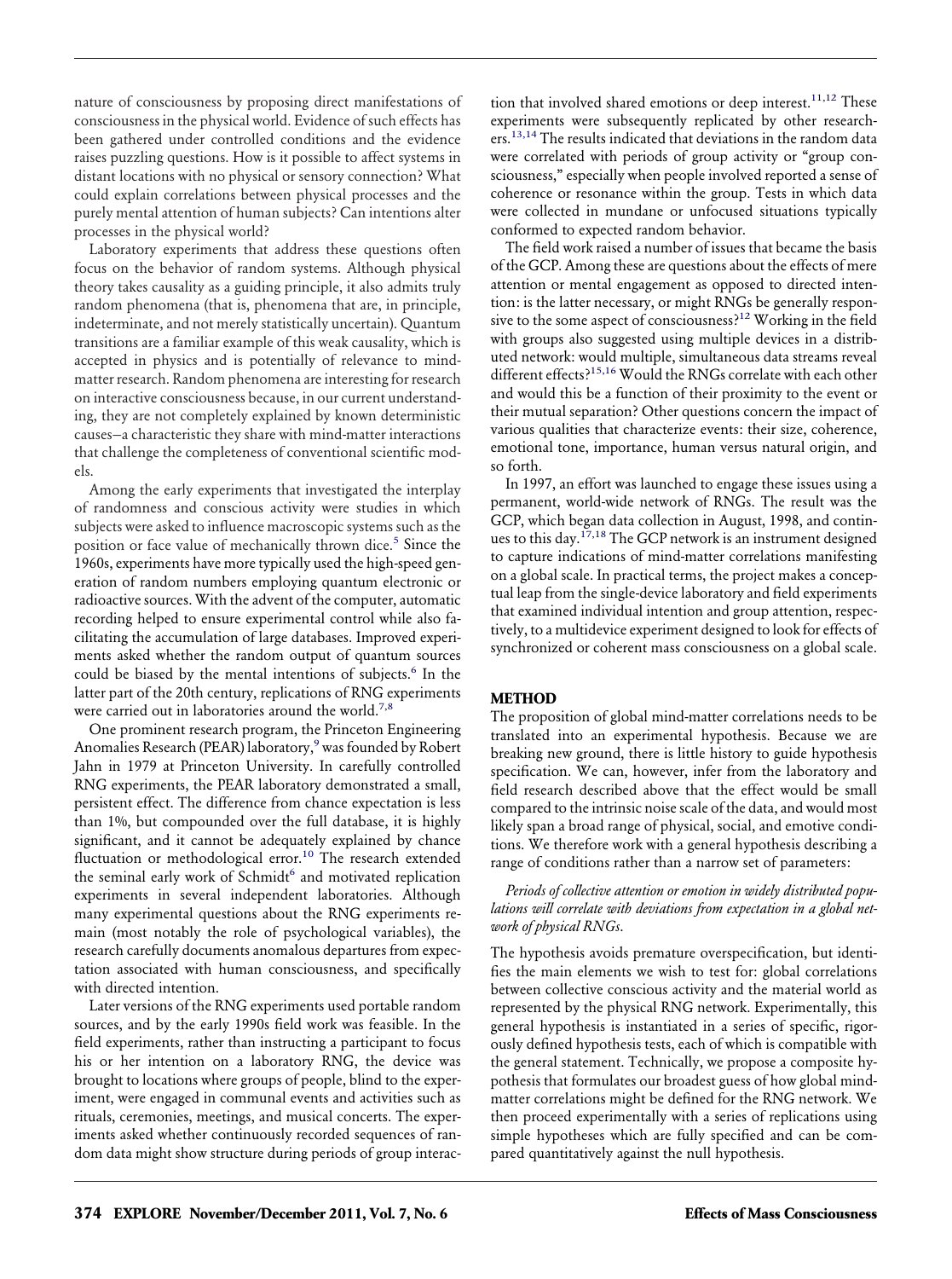Because the term "global consciousness" may evoke ideas that differ from our intended usage, some clarification is warranted. Our approach to the GCP hypothesis is empirical. We employ an operational definition stating what we do in the experiment, thereby defining pragmatically the object of investigation. That is, for the formal experiment we treat global or mass consciousness as a set of operations, rather than as an intellectual or theoretical construct. We want to study X, and we do so by performing operations Y and Z. Specifically, we identify global consciousness as the outcome of the operations constituting the formal replication series. This produces a precisely defined experimental database that can be used to evaluate the general hypothesis.

The operational definition of global consciousness has a number of advantages. First, it avoids confusing our experimental proposal with a theoretical conjecture. The GCP hypothesis is not intended to describe a theoretical position, but is an experimental question motivated by prior research findings. Second, it allows us to determine a confidence level for deviations of well-defined statistics as a basis for further analysis. Finally, the replication series at the core of our definition is well suited to study an effect with low signal-to-noise ratio.

## **PROCEDURE**

To set up a formal test, we first identify an engaging event. The criteria for event selection are that the event provides a focus of collective attention or emotion, and that it engages people across the world. Thus, we select events of global character but allow for variation in their type, duration, intensity, and emotional tone. In practice, events are chosen because they capture news headlines, involve or engage millions of people, or represent emotionally potent categories (eg, great tragedies and great celebrations).

Once an event is identified, the simple hypothesis test is constructed by fixing the start and end times for the event and specifying a statistical analysis to be performed on the corresponding data. The statistic used for most events is a measure of network variance. It is calculated as the squared Stouffer's Z across RNGs per second, summed across all seconds in the event. These details are entered into a formal registry before the data are extracted from the archive. We select and analyze an average of two or three events per month. The selection procedure allows exploration, whereas the replication design provides rigorous hypothesis specification for each event.

Because the project is unique, with no precedents to provide information on relevant parameters, we began with guesses and intuitions about what might characterize suitable, informative events. Field research on group consciousness $11-14$  suggests that synchronization or coherence of thought and emotion may be important factors, so we typically select major tragedies and traditional celebratory events that bring large numbers of people together in a common focus.

Although many observers assume we can and should follow a fixed prescription to identify "global events" this is not straightforward. To give specific examples, we could select a disaster if it results in, say, more than 500 fatalities. But this would likely exclude slow-moving but powerfully engaging events such as

volcanic eruptions or major hurricanes, and it would fail to identify emotionally powerful, extremely important incidents like the politically disruptive attack that destroyed the Golden Dome Mosque in Iraq in February 2006, but killed relatively few people. What we try to do is to identify, with the help of correspondents around the world, events that can be expected to bring large numbers of people to a shared or coherent emotional state. The following is a partial, illustrative list of criteria that we use for event selection, with examples:

- 1. Suddenness or surprise. Terror attacks, especially when they galvanize attention globally.
- 2. Fear and compassion. Large natural disasters, typhoons, tsunamis, earthquakes.
- 3. Love and sharing. Celebrations and ceremonies like New Years, religious gatherings.
- 4. Powerful interest. Political and social events like elections, protests, demonstrations.
- 5. Deliberate focus. Organized meetings and meditations like Earth Day, World Peace Day.

Experience has led to considerable standardization, and for some kinds of events, predefined parameters can be applied. For example, events that repeat, such as New Years, Kumbh Mela, or Earth Day, are registered with the same specifications in each instance. For unexpected events, such as earthquakes, crashes, bombings, the protocol typically identifies a period beginning at or near the moment of occurrence, followed by time (typically six hours) for the spreading of news reports.

About half the events in the formal series are identifiable before the fact. Accidents, disasters, and other unpredictable events must, of course, be identified after they occur. To eliminate a frequent misconception, we do not look for "spikes" in the data and then try to find what caused them. Such a procedure, given the unconstrained degrees of freedom, is not statistically viable. There is no data mining, and there is no post hoc inclusion or exclusion of events. All events are entered into the formal experiment registry before the corresponding data are extracted from the archive. For details, see [http://noosphere.](http://noosphere.princeton.edu/pred_formal.html) [princeton.edu/pred\\_formal.html.](http://noosphere.princeton.edu/pred_formal.html) The analysis for an event then proceeds according to the registry specifications. All registered events are reported, whatever the outcome.

## **EQUIPMENT**

The GCP is Internet based and employs a network of RNG devices installed at host sites (nodes) around the world. A central server receives data from the distant nodes via the Internet and incorporates them into a continually growing database archive. Each local node comprises a research quality RNG (Mindsong MicroREG by Mindsong, Inc., Orion RNG by ICATT Interactive Media) which is connected to a host computer running custom software. The software collects one data trial each second, a trial being the sum of 200 consecutive random bits of RNG output. The bit-sum is equivalent to tossing a fair coin 200 times and counting the heads, yielding random values with a theoretical average of 100 and standard deviation 7.071. The bits are generated from physical random processes in the RNG cir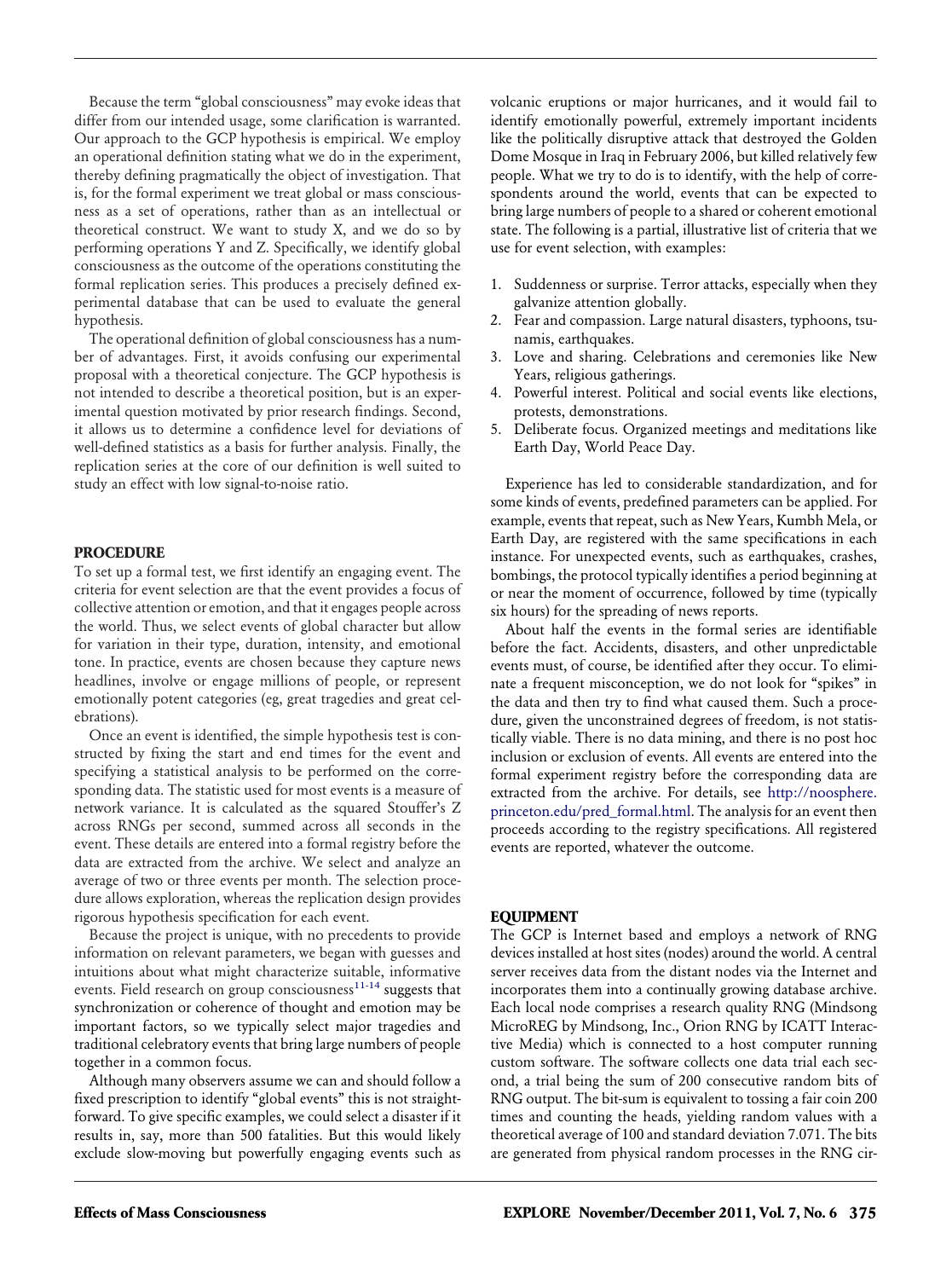cuitry and are not created by a computer algorithm. Quantum tunneling produces a fundamentally unpredictable voltage in reverse biased diodes in the Orion and field effect transistors in the Mindsong. This is sampled at high speed to yield a random stream of 1, 0 bits. Each RNG is calibrated with at least one million 200-bit trials, processed using a custom suite of tests developed at the PEAR laboratory, which examines statistical distribution parameters (four moments), the arc-sine distribution, extreme value counts, run lengths, correlations, and autocorrelations. The devices are shielded, and an exclusive or (XOR) logic operation eliminates first order bias from physical causes.

The trials at each node are time stamped, written to the local disk, and then uploaded from the host computer to the network server in Princeton, NJ, at five-minute intervals. Custom data management software on the server stores all raw data in permanent archives. The result is an accumulating database of continuous parallel data sequences. The GCP design requires that the data be synchronized at one-second resolution. Host computers use network time protocol (NTP) or an equivalent for synchronization, and although we are aware of some failures, most hosts successfully maintain one-second accuracy. (Unsynchronized data do not affect the random output of RNGs, but might weaken or obscure the effects that depend explicitly on network synchronization.) Synchronous data generation means that we can treat the network as a single instrument, using statistical measures that address the whole network rather than treating the RNGs individually.

Figure 1 shows the location of host sites in the network, which grew to approximately 60 nodes in the first years of the Project, and since 2004, has been relatively stable with 60 to 70 operational nodes. We rely on volunteers to host and maintain the RNG device and software at each node. The geographical distribution of nodes is constrained by infrastructure limitations. Although we aim for a world-spanning network—ideally a deployment representative of world population densities—network coverage is poor in areas where Internet access is limited. For example, we do not have coverage in many parts of Africa and Asia.



**Figure 1.** Google map showing locations of all RNGs that have been in the network and contributed data. The distribution depends on Internet infrastructure. (Color version of figure is available online).

The GCP Website at <http://noosphere.princeton.edu> describes all aspects of the project, ranging over its history, context, and technology. One of the important features defining the Project is transparency, and the Website is a public access repository of information, including the entire archive of raw trial data, which is freely available for download. We maintain a complete record of the formal hypothesis tests and preliminary results from ongoing analyses, as well as contributions and critiques by independent, third-party investigators.

## **RESULTS**

Through January 2011, over 345 rigorously vetted, prespecified events have been registered in the formal replication series, including tragedies and celebrations, disasters of natural or human origin, and planned or spontaneous gatherings involving great numbers of people. The events generally have durations ranging from a few hours to a full day. The Project registers about 30 formal events per year, and the data taken during these events comprise somewhat less than 2% of the 12-year, 25-billion trial database. The cumulative experimental result attains a level of 6.2  $\sigma$  (standard deviations) relative to the null hypothesis. The odds of a chance deviation of this magnitude are about a billion to one.

The formal result is obtained by first converting the test statistic for each event to a standard normal *Z*-score. The scores are averaged and the confidence level against the null hypothesis is given by the deviation of this average from zero. We find an average event Z-score of  ${\sim}0.33\pm0.054,$  which yields the composite deviation cited above. The calculations assume that the RNGs have stable output distributions, and this has been extensively verified across the 12-year database.<sup>19</sup> We do not, on the other hand, assume that the RNGs are perfect theoretical devices; the normalized *Z*-scores of the formal series are based on empirical estimates of mean and variance for each device, calculated from its entire data history. All analyses are checked for validity by running simulations on pseudorandom data sets, and the results are compared not only with theoretical expectation but with control distributions.

Figure 2 is a scatterplot of 346 *Z*-scores from the formal trials. The dashed horizontal line shows expectation and the solid line shows the mean deviation of all trials. This is obviously a small shift relative to the null distribution, but it is highly significant because of the statistical power of so many replications. Examination of the scatter gives a visual impression of the distribution, which tests as normal about the mean value; it also clearly displays homogeneity over time.

To display the consistency over events and the compounding significance of the small effect, we can plot the cumulative running sum of deviations from expectation as the replication series accumulates. The event data are shown together with results from a random simulation in Figure 3. The cumulative deviation of the actual event *Z*-scores is compared with the distribution of cumulative traces for 250 simulation series of *Z*-scores drawn randomly from the (0, 1) normal distribution. It is clear from Figure 3 that the event data are from a different population: they have a positive bias that is not present in the control distribution.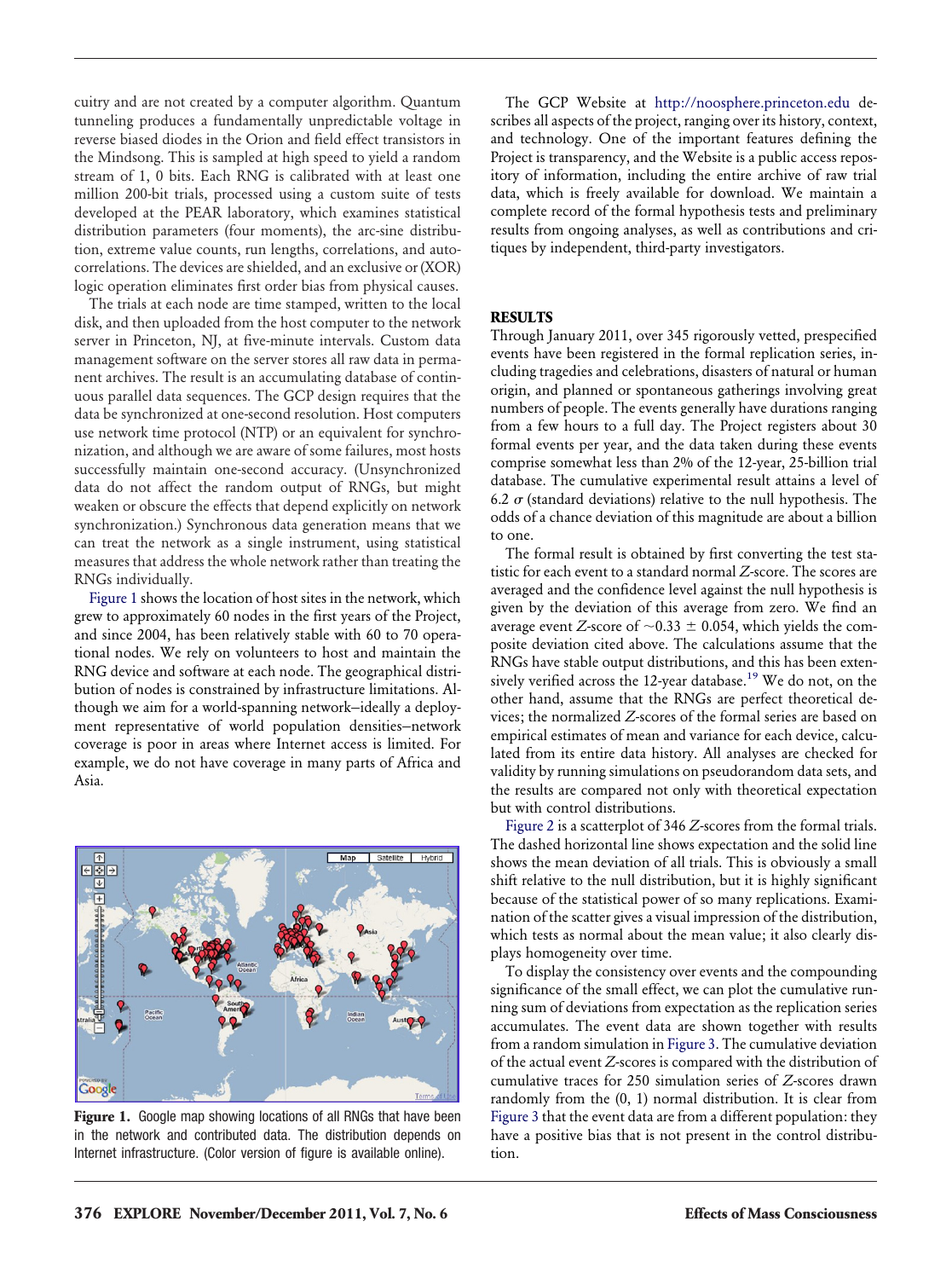

Figure 2. Scatterplot of 346 independent results. Dashed horizontal line shows expectation. Solid line shows mean deviation for all formal trials. (Color version of figure is available online).

A still more powerful control background is produced by resampling the nonevent data (98% of the database) to generate clones of the formal data series using the same parameters, but randomly offset start times for the events. Repeated resampling (also known as bootstrap sampling with replacement) produces the empirical distribution of expected scores, which is statistically indistinguishable from the random simulation. It provides a rigorous confirmation that the GCP database as a whole con-

forms to expected null behavior, whereas the behavior at the times of events displays a persistent deviation. Resampling also verifies that our analytical procedures do not introduce spurious correlations. This de facto control database necessarily contains any systematic nonideal behavior also present in the event data. Because the nonevent database exceeds the size of of the event dataset by nearly two orders of magnitude, we can check for spurious effects with high precision.

Figure 3. The bold jagged line shows the cumulative sum of deviations from expectation in the formal data. Gray lines show 250 simulated datasets drawn from the (0, 1) normal distribution. The horizontal line is null expectation and smooth parabolas show confidence levels.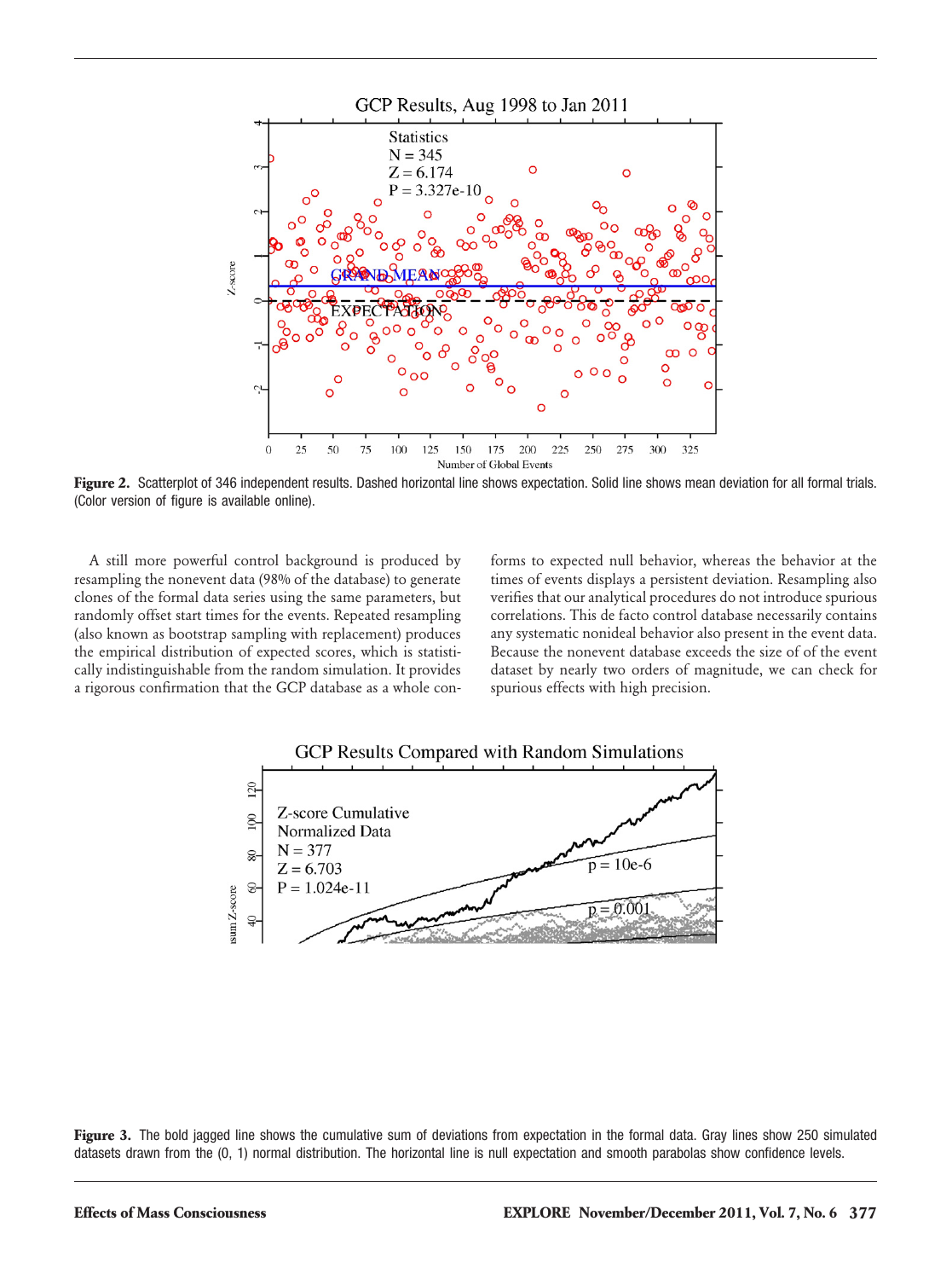The experimental trace in Figure 3 reveals several other important facts about the event data. First, although the trend is fairly steady, it fluctuates randomly about the average slope, as is expected for a weak effect dominated by random noise. Second, it is evident by inspection that the deviation is distributed smoothly over events; the cumulative rise is not dominated by a few outlier events. Formal testing shows the distribution of event *Z*-scores to be statistically indistinguishable from a normal distribution about the mean. Third, the average contribution of events is small.

This is an important point. The small effect size means that a single event cannot discriminate against the null hypothesis. Given an average effect size of .33, an estimated 80 events are needed, on average, to attain a significance of  $3\sigma$  (*P* value .001) for a comfortable confirmation of the hypothesis. Even with a less demanding criterion, or a subset of events with a larger effect size, many replications are needed for an effect to be reliably identified. Simply put, the analysis of individual events cannot confirm the GCP hypothesis or identify anomalous effects during individual events. This is true even for extreme cases, such as the terror attacks on September 11, 2001.<sup>20</sup> The measured effect size is so small that statistical randomness entirely dominates when sample sizes are smaller than a few dozen events. Only in an accumulation of replications do anomalous effects rise above the level of statistical noise.<sup>21</sup>

## **RESEARCH PROGRAM**

A major challenge for the GCP is how to study effects of the hypothesized global consciousness in data dominated by random noise. Our solution is a two-stage research program. First, the replication series, which we refer to as the formal experiment, yields an aggregate score that estimates the overall significance of the composite hypothesis against the null hypothesis. The formal experiment is ongoing, and it can be likened to a continuing meta-analysis, which updates the significance of a measured effect size with each new event.

The formal series, assessed by *Z*-scores representing the events, is the foundation for a broader research program to examine parametric details and potential models. We can also characterize the data based on the fundamental RNG trial scores: the second-by-second outputs during the events, for each RNG in the network. Whereas the event *Z*-scores concisely summarize the formal result, the trial scores index a complete description of the experiment: trial values with their time stamps for each device, the geographical position of the RNGs, and the event labels. A trial-level description permits analysis of any aspect of the experiment.

The secondary analysis program is motivated by the need to test various explanatory proposals against structure shown to be present in the empirical data. Some of the basic results are publicly available,  $18-20,22$  but other important findings remain tentative and can be presented only in outline form.

## **Inter-RNG Correlation**

Trial-level analyses demonstrate that the formal result is driven by the one-second network variance, whereas the RNG state probabilities and autocorrelation conform to expectation. The

network variance can be decomposed to show its relation to synchronized RNG-RNG correlations. Complete details are presented in a previous publication in which we show that analytical expressions of the formal result can be reduced to synchronized correlations between the RNG trials.<sup>18</sup> Briefly, the chisquared network variance, in terms of the RNG trial *z*-scores,  $z_{r,p}$ is the sum of the trial variance, Var[*z*], and a summation of trial pair-products. For *N* RNGs,<br> $\chi^2 \approx (N-1)T_0 \overline{\langle z z_j \rangle} + T_0$ 

$$
\chi^2 \approx (N-1)T_0 \langle z z_j \rangle + T_0 Var [z] \approx NT_0 \langle r_{ij} \rangle + T_0 Var [z]
$$

Here  $(i,j)$  indexes all pairs of RNGs and  $T_0$  is the length of the event in seconds. The overstrike denotes an average over all seconds,  $T<sub>0</sub>$ , and the brackets indicate an average over unique pairs of RNGs. The term  $\langle r_{i,j} \rangle$  represents the average of RNG-RNG correlations over all RNG pairs. The pair-product averages can be approximated by the average of Pearson correlations since the trial *zs* follow normal statistics and  $T_0 \gg 1$ . Furthermore, deviations in the one-second network variance are dominated by the correlation term, because the expected fluctuations of Var[*z*] are relatively small, being of order  $1/\sqrt{N}$ .

Deviations in the network variance thus can be estimated by the average of products of pairs of trial values,  $C1 = z_i z_j$ , where  $z_i$  is the (normalized) trial value of the *i*th RNG for one second, and similarly for *zj* . The elements of C1 include all possible combinations of RNG pairs with identical time stamps. It can be shown that the average value of C1 is proportional to the average linear (Pearson) correlation between RNGs.<sup>18</sup> Under the null hypothesis, the expected average value of C1 is zero and, in this reformulation, a deviation in the mean value of C1 corresponds to the nonzero average of the event *Z*-scores.

The event-based scores and the trial-level formulation provide different but complementary perspectives. The event results confirm the formal predictions, and thus successfully identify an effect that we identify as operational global consciousness. The pair-product formulation provides more detailed information. Specifically, the C1 measure shows that the effect is associated with synchronized correlations of RNGs in the network, thus providing physical insight into how the effect arises during events.

It is perhaps useful to provide an intuitive picture of the synchronized correlations represented by C1. Imagine that the network of RNGs is replaced by buoys tethered at scattered locations across the ocean, and that the data acquisition consists of monitoring the height of each buoy, at each second, as it bobs up and down with the waves. The null hypothesis for C1 describes them bobbing randomly, without apparent correlation. A significant positive value of C1 corresponds to a substantial number of the buoys bobbing up and down in unison. This represents an anomaly because we do not expect wave motions at distant ocean locations to be correlated.

#### **A Second, Orthogonal Correlation**

In addition to C1, which expresses as a correlation the network variance test statistic that is formally specified in the GCP hypothesis registry and posted to the results tabulation, the secondary analysis looks for other independent effects and correlations. These are useful for understanding the data, and have a special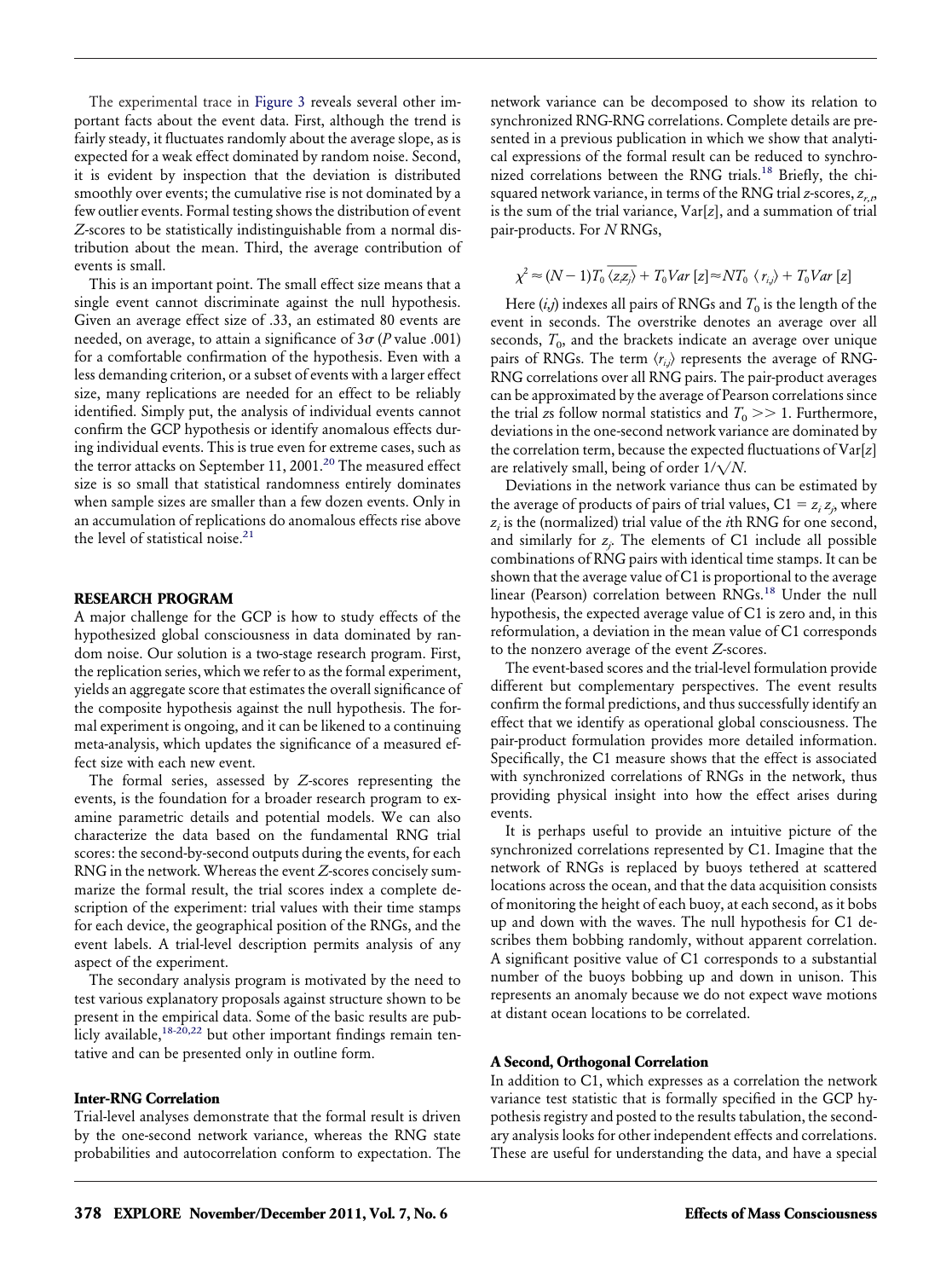status because they represent structure that was not formally predicted by anyone involved in the experiment, including the main experimenter, prior to about 2005, some seven years into the project.

Of particular importance is a second, independent correlation that may be present in the network data. The C1 statistic suggests a class of correlation products,  $z_i^{\,n} z_j^{\,m}$ . A straightforward algebraic analysis shows that, for integer  $(m,n)$ , only the case  $z_i^2 z_j^2$  is independent of C1. We refer to this correlation statistic as C2. It is a particularly interesting measure because it has exactly the same structural form as C1, but represents a unique, orthogonal correlation channel that is not addressed in the formal experiment. C1 can be regarded as a correlation of means, whereas C2 represents a correlation of variances.

As with C1, a positive deviation of C2 relative to expectation would indicate internode correlations. Analysis thus far is suggestive of a positive value, whereas control analyses using resampling on the entire database show that C2 conforms to null expectation in off-event data, and confirm empirically that C1 and C2 are uncorrelated.<sup>22</sup> However, because the data base is complex, with events of several different types and durations, and variations in the makeup of the network over time, more work must be done to achieve confidence in the preliminary results.

#### **Distance and Time**

So far, we have shown that operationally defined global consciousness corresponds to correlations in the RNG network. Two important questions to consider are whether the correlations depend on the location of RNGs, and whether the correlation strength evolves in time as an event unfolds. The triallevel description provides a basis for spatial and temporal analyses because the correlation statistics contain the RNG locations and trial times as parameters.

An immediate challenge is to define appropriate measures for the tests. A test for spatial structure might examine where a particular event is located. However, even events with a definite location, such as earthquakes or catastrophic accidents, produce widespread reactions with geographical distributions that are difficult to characterize. But it is precisely the human response to events that our hypothesis predicts will correspond to the effects we record in the experiment. Consider the recent protests in the Middle East leading to the resignation of Egypt's President Mubarak. Although the turmoil was localized in Egypt, the response to the news of the event was global and complex. It is not clear without careful study what aspects of the reactions are relevant to the effect we posit, or how to determine the impact on different regions of the network.

Therefore, we cannot reliably define the locus of effects relative to the network or to the individual RNGs. In addition, as described earlier, the effect is driven by correlations between the RNGs rather than direct effects on the separate devices. Our primary measure relates to pairs of RNGs that are distributed over the globe with widely varying separations. Thus, the question of distance from the nominal source of the effect (which may be global in any case, eg, major religious holidays) is difficult to formulate in an obvious way.

In a similar sense, we note that, although the GCP hypothesis tacitly implies that effects will correspond to the event timing, it does not provide an estimate for effect timing or duration. Our "event" is not just, say, the moment of a devastating explosion; it includes both immediate and spreading reactions to the explosion. The GCP hypothesizes that an effect will correlate with the emotional engagement of large numbers of people, but because the experiment does not independently measure this engagement, we have only an approximate sense of when the effect begins or how long it might last. Should the event definition start at the moment of the celebration or beginning of the disaster, or before? Should our measurement period cover the immediate physical event or be extended to capture spreading news and widespread reaction? At the outset we do not have a metric which addresses these questions.

Despite these difficulties, both spatial and temporal structure are, in principle, detectable. Arguing from minimal assumptions based on the GCP hypothesis, we expect that a characteristic of structure in the data correlations will be smooth or consistent variation, both in time and across the network. Deviations dominated by smooth, large-scale changes in the data can be regarded as signatures of the posited global consciousness because they are not characteristic of excursions that occur purely by chance.

#### **Spatial Structure**

The geographical separation of RNG pairs provides a distance measure that is more tractable than assessments of the "distance from the event." The RNG pair separations are known to high precision and provide a useful perspective because any distance dependence of the effect will, in principle, lead to a corresponding dependence on pair separation. A general observation from the physics of spatially distributed complex systems is that correlations among constituents tend to weaken as their separation grows. Thus, a prediction based on physical intuition suggests that the correlation representing GCP effects will decrease as a function of RNG pair separation. We can test this with a linear regression of the correlation strength against the distance between RNGs. The prediction is that pairs of RNGs that are closer to each other will contribute more to the average correlation. In the image of bobbing buoys in the ocean, those separated by small distances will tend to bob together, but those separated by global distances less so, as if the swells stirred by the event have limited wavelength compared to the dimensions of the earth.

The geometrical separations of the RNG pairs can be calculated for each of the  $10^{10}$  elements of C1 in the event data. We can then assess the regression of correlation against distance. A significant negative regression slope would provide evidence of spatial structure. Physical intuition predicts weaker correlations as separations increase, and the broad deployment of the GCP network allows us to perform the test over distances that range from a few meters out to the earth's diameter.

Again, there is suggestive evidence for such regression, with more work needed to understand the form of the dependence and whether it applies uniformly or only for certain kinds of events. These are challenging questions for analysis because of the small effect size. However, simulations using a numerical model demonstrate that a linear dependence on distance does provide a good representation of the data.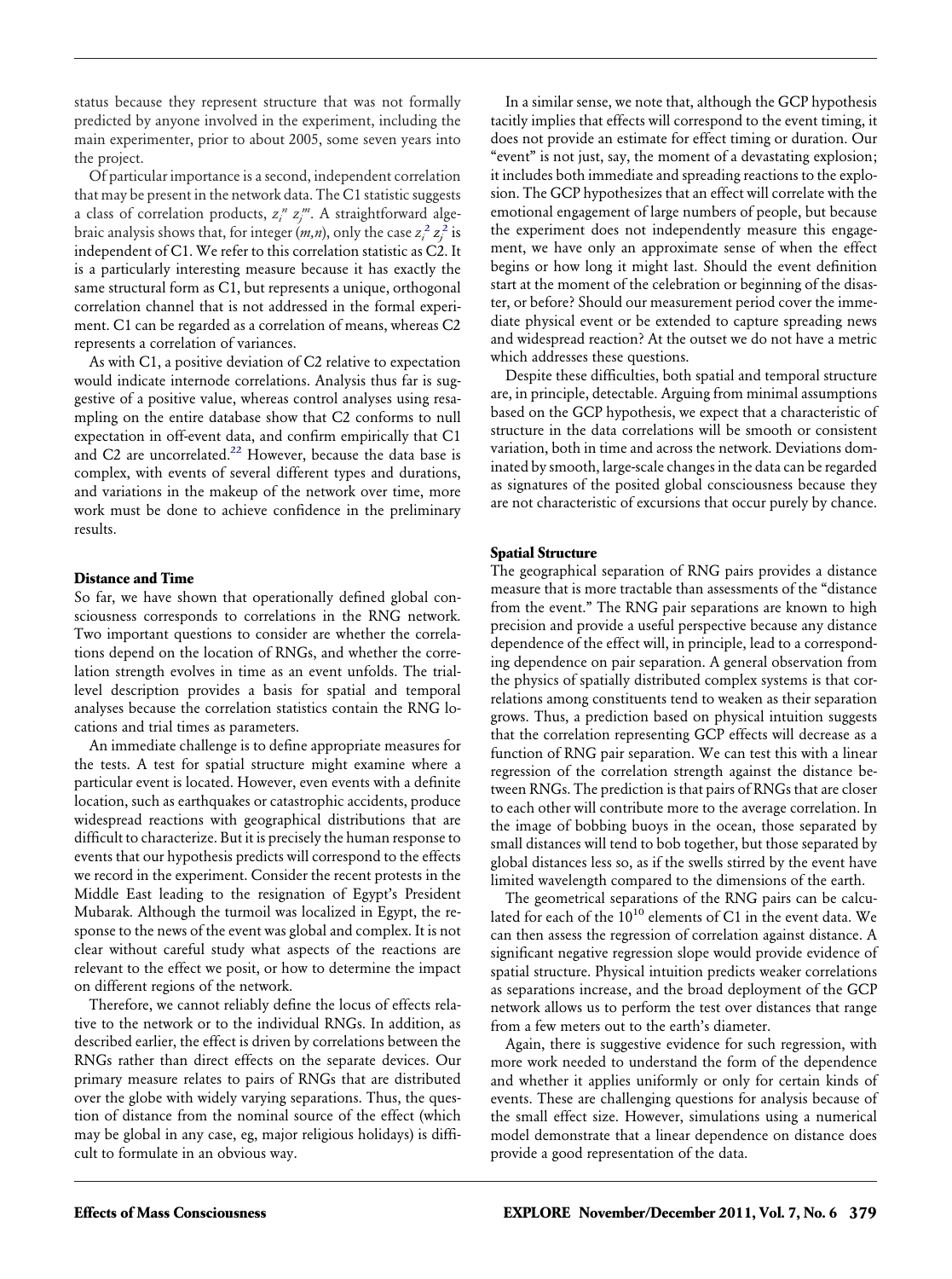### **Temporal Structure**

The GCP hypothesis proposes that data correlations will correspond to the human response to events, which first grows as an event becomes the focus of global attention, then persists for a time while people attend to the focus, and finally dissipates as attention wanes. The GCP test cases (events) are likely to include sections of null data before or after the effects because the formally specified periods make generous estimates of the event durations in order to maximize the likelihood that the full response is included in an event. The expected temporal pattern in event data will thus be periods of inter-RNG correlation during the effect, typically bracketed by random data.

If this hypothetical picture is correct, physical intuition suggests ways to characterize the time structure. For example, the power spectral density of correlations taken as a time series would show an anomalous weight at low frequencies, relative to the expected density for chance deviations of correlation. Additionally, given two independent measures, C1 and C2, that show effects during the events and that are both are driven by the same source, we expect correlations between the two measures during the actual effect, but not otherwise. This and other approaches to defining the temporal structure are the subject of ongoing research.

# **MODELS AND THEORY**

The development of multiple measures of structure in the GCP data is an important step toward modeling. If we have robust results representing temporal and spatial structure in the event data, they can complement the formal measure of internode correlation as input for theoretical models of the deviations.

Three classes of models to consider are: (1) conventional explanations in terms of physical and electromagnetic fields, or conventional methodological errors or biases; (2) unconventional information transfer via fortuitous selection of events, experimenter intuition, or retroactive influence from future results; and (3) field-like models of consciousness or information sourced in individual human minds, or a nonlinear field representing a dynamical interaction among minds.

Explanations of the formal experiment based on spurious effects can be rejected for the reasons detailed in descriptions of the GCP research program, and on the basis of empirical studies.18,20 Methodological leaks and systematic biases are precluded, respectively, by event specification and registration procedures that effectively blind the analysis, and by resampling controls that find no evidence of biases in the off-event data. Such explanations are also inconsistent with the multiple indications of unexpected data structure outlined in the previous section.

Proposals based on electromagnetic (EM) perturbations (extra load on the grid, excess mobile phone usage, and so forth) are among the most frequently advanced conventional explanations of the GCP results, but they can be challenged on a number of points. Design features of the RNGs and the network protect the data generation from biases, as previously described. Even if these protections should fail, it is unlikely that local EM fields could give rise to distant correlations among the RNGs. Finally, direct analysis shows no evidence of diurnal variation in the

RNG outputs, whereas ambient EM fields arising from the daily cycle of human activity would presumably induce a corresponding variation in the data. We do not see current proposals based on ordinary EM fields as viable explanations for the measured global correlations and data structure, but it would be premature to exclude entirely the possibility of subtle EM effects.

Models involving intuitive selection and retroactive information are variants of a theoretical position from parapsychology advanced to explain psi functioning.23-25 The general idea is that expectations and attitudes about the experiment play a role in determining the outcome. In the data selection case, the key notion is that deviations result from a fortuitous designation of the times of selected events rather than an actual change in the data. The measured anomalies are attributed to the selection of unlikely data excursions in a naturally varying sequence. The fortuitous selection is assumed to derive from the experimenter's intuition or precognition of the eventual result, which informs the choice of events, their timing and the test procedures.<sup>26</sup> The GCP results (C1) have been analytically tested against an explicit version of this model.<sup>22</sup> The tests nominally reject the proposal, but are not sufficiently powerful to draw definitive conclusions. Strengthening or rejecting the preliminary conclusions awaits refinement of the secondary analyses. In principle, a selection model might be capable of explaining the formal result, but would have serious difficulty with a second correlation or other structure in the data.

The retroactive information proposal is based on time symmetry arguments.<sup>25</sup> It suggests that experimental outcomes are linked to the future in a manner that is analogous to the apparently causal past. It implicates consciousness directly by claiming that unexpected data correlations can be explained as a desired future actualizing in the present. Retrocausal models are not developed to the point where they can be tested quantitatively against the GCP data, but we note that no simple version could easily explain multiple indicators of structure in the event data.

Finally we consider field-type models associated with human consciousness. A simple version is analogous to ordinary physical models in that it posits a field generated by a distribution of sources. The connection to consciousness is made by associating the field sources with conscious humans, whereas the field dynamics that explain the RNG correlations derive from the coherence of human activity during events. This proposal can accommodate all the internode correlations and structure seen in the data. However, it remains phenomenological because it does not explain how the field arises in terms of underlying principles.

A more complex proposal is that individual minds may be mutually interactive. In this view, interactions among the minds of individuals are responsible for an emergent field or property that depends on individual consciousness but is not wholly reducible to it. The proposal suggests that the dynamic and interactive qualities of consciousness also involve subtle interactions with the physical world and that these interactions are responsible for certain anomalous phenomena, such as are found in the GCP event experiment. It can be construed as embodying in a formal way the ideas of such thinkers as Teilhard de Chardin,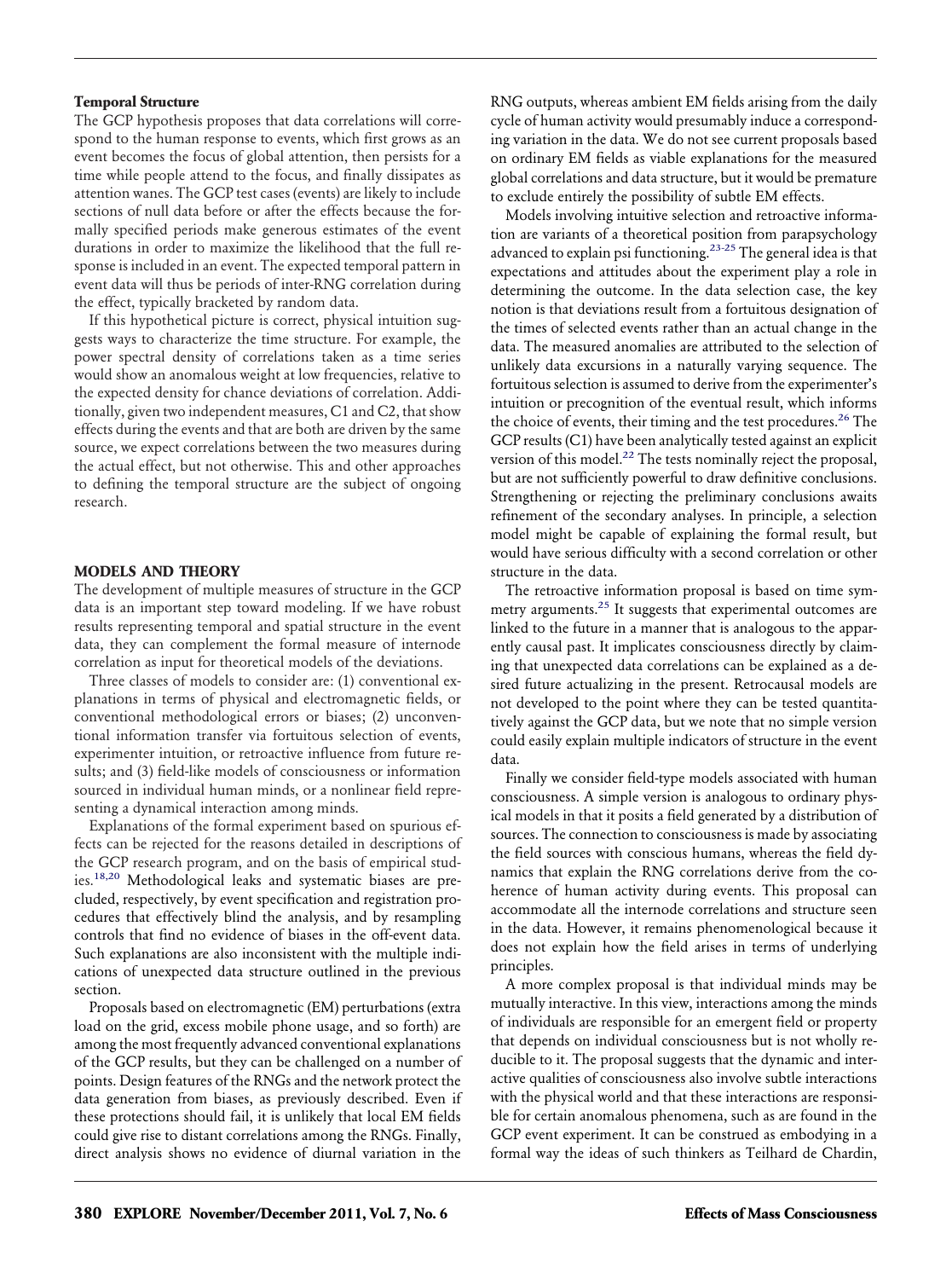describing a "noosphere" of intelligence for the earth,<sup>27</sup> or Arthur Eddington, conceiving a "great mind."28

# **DISCUSSION**

The development of a new experiment presents challenges that can only be dealt with by trial and error illuminated by analytical results. Many aspects of the GCP experiment have no direct precedents. For example, selection and parameter decisions for the early tests were necessarily guesses. Although the hypothesis testing was fully scientific, no objective criteria were available for specifying the target events (other than untested, arbitrary schemes). This has been a concern of critics accustomed to formulaic parameter specification, and it deserves discussion.

As described earlier in this paper, our research program has several levels:

- 1. A general hypothesis states that we expect to find correlations linking world events and data anomalies. We test it by sampling a variety of events, expecting a range of effects depending on factors such as event importance, emotional impact, valence, and surprise. Events are chosen that are expected to engage large numbers of people and generate shared emotions. But we have at the outset only intuition and opinion to guide their selection.
- 2. Despite this difficulty, specific hypothesis tests rigorously evaluate instances of the general hypothesis. The test parameters are defined prior to accessing the archived data. The test statistics are standardized, fully characterized, and independent. The results gradually (due to the small average effect size) educate us as to the types of events that do yield correlations, and they teach us, slowly, about appropriate specifications.
- 3. The composite across the accumulating specific tests is akin to a meta-analysis of formal replications, which yields a confidence level for the existence of anomalous deviations corresponding to events. This constitutes our operationally defined consciousness correlations.
- 4. Secondary analyses are designed to characterize the correlations and establish parameters and constraints for the data anomalies. These become the necessary and appropriate input for modeling effects and identifying promising theoretical directions.

The first two items above are the core of a research program designed to permit exploration of unknowns while accumulating sound experimental data. A very small effect size means we need dozens of replications to achieve reliable statistics, so learning enough to set firm rules for event selection requires many years, given that we identify about two or three events per month and that we study several kinds of events. A decade of experience suffices to establish general guidelines for the types of events we can expect to show effects, and provides guidelines for time periods that are adequate to capture the anomalous effects. The accumulating results of secondary analyses feed back to such standards.

No current model is sufficiently developed to explain the experiment. Typically, theory and experiment work together to guide and advance research. However, the interplay between theory and experiment is weak when experimental hypotheses are merely empirical, without a well-developed theoretical basis. This is the case for the GCP event experiment, despite its robust result. It establishes a phenomenon but does not test any proposed mechanism or theory. From this perspective, the result is an extreme example of a scientific anomaly in that it calls for both physical and psychological explanations, without providing a clear theoretical link to either one.29 Of course, anomalies are not off-limits to scientific study, but they require a period of empirical effort before theoretical tools can be brought to bear on the problem.

The empirical results lay the groundwork for a progressive investigation of the hypothesis of operationally defined global consciousness, which we can summarize in a few basic questions. We have partial answers to these questions, and future research will test and elaborate our provisional conclusions.

- 1. Is the effect physical? We have argued from the data that models based on selection bias, whether from intuition or methodological flaws, are unlikely. In contrast, indications of structure in the data are consistent with field-type models that imply true (physical) data anomalies.<sup>22</sup> All the tests of temporal and spatial structure as well as the derivation of the orthogonal correlation statistic derive from physical and analytical considerations.
- 2. Is the effect anomalous? Conventional physical models are not viable. Beyond the empirical testing that indicates EM fields have no effects on the network, it is difficult to imagine that conventional fields could generate the global data correlations we measure, which are synchronized over thousands of kilometers.18 This synchronization of correlations is both a strong argument against conventional proposals and a useful constraint for any detailed model of an anomalous effect.
- 3. What characterizes a global event? The experiment depends on defining "collective attention or emotion" to identify suitable events for study. This is the starting point for determining what underlies the effect, and it is fundamentally an empirical question. Events can be classified into various psychological and sociological categories, and the categories' relative importance for operational global consciousness can be tested. An important question is whether different types of events have discernibly different structural signatures in the data.

#### **CONCLUSIONS**

The GCP is a long-term experiment that asks fundamental questions about human consciousness. Our review describes evidence for effects of collective attention—operationally defined global consciousness—on a world-spanning network of physical devices. Careful analysis examines multiple indicators of anomalous data structure correlated specifically with moments of importance to humans. The findings suggest that some aspect of consciousness may be a source of anomalous effects in the material world. This is a provocative notion, but it is arguably the best of several alternative explanatory directions. The convergence of several independent analytical findings provides strong evidence for the anomalies, and to the extent these can be integrated into scientific models they will enrich our understanding of consciousness.

Although a full exploitation of the structurally rich database is in early stages, substantial progress has been made in under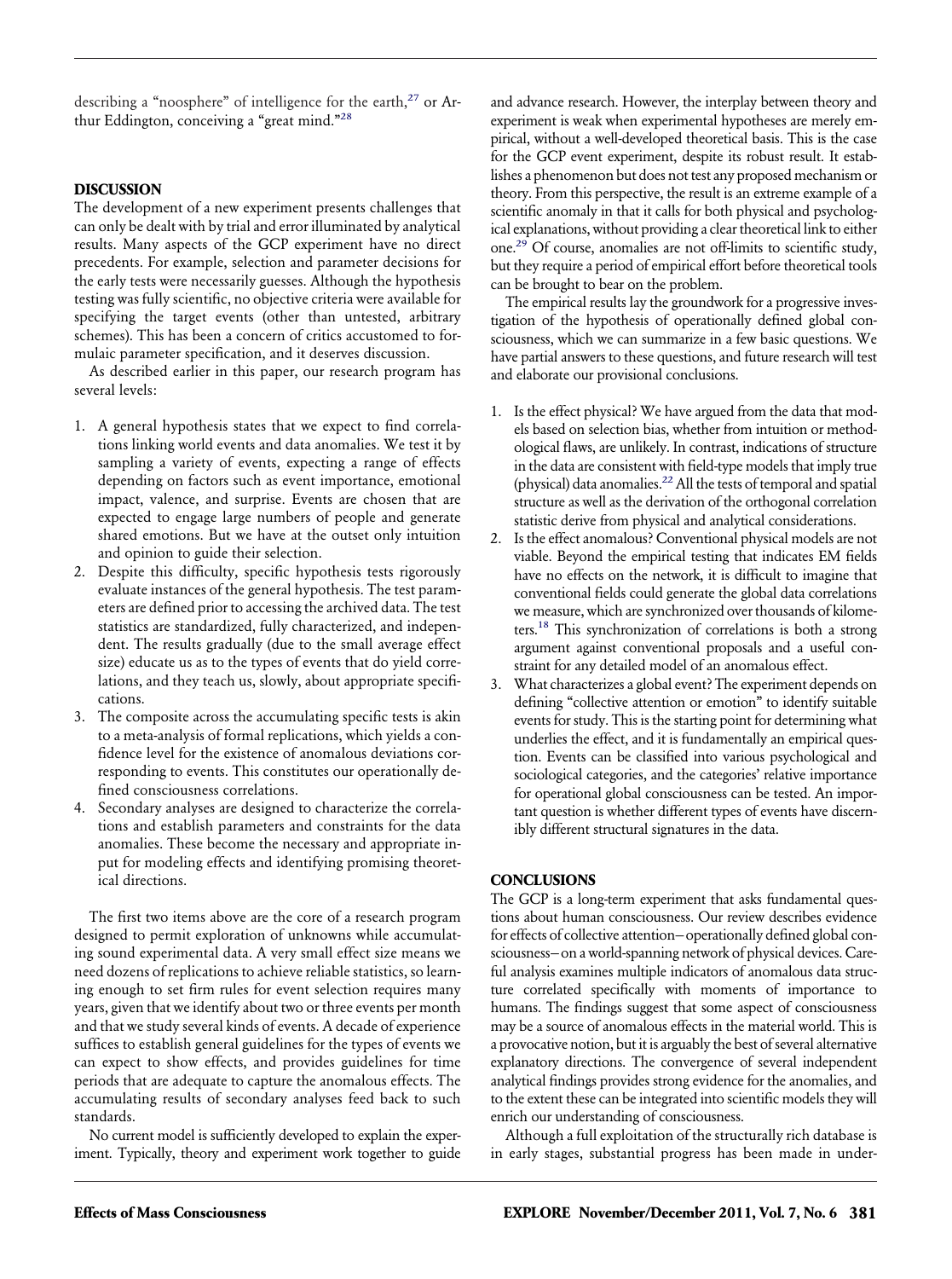standing the GCP experiment. Physical insight into the nature of the effect has already been gained by the analysis, and this allows us to begin discriminating between theoretical approaches while providing tools for refinement of the general hypothesis. Future efforts will emphasize the human and participatory aspects of the events we study.

We have argued that the GCP experiment is not easily explained by conventional or spurious sources. Instead, we provisionally conclude that the anomalous structure is correlated with qualities or states of collective consciousness activity. Although social and psychological variables are challenging to characterize, an obvious suggestion is to look for changes in the level of "coherence" among the people engaged by the events. Defining this construct and developing it empirically will be important for further progress.

In sum, the evidence suggests an interdependence of consciousness and the environment, but the mechanisms for this remain obscure. Substantial work remains before we can usefully describe how consciousness relates to the experimental RNG results beyond the empirical correlations. Our findings do not fit readily into current scientific descriptions of the world, but facts at the edges of our understanding can be expected to direct us toward fundamental questions. As Richard Feynman remarked, "The thing that doesn't fit is the thing that is most interesting."30

It is important to consider different theoretical scenarios. Quantum entanglement, retrocausation, active information fields, and other ideas have been discussed in this context, but these notions drawn from physics have only tenuous connections to the GCP experiment. It is currently hard to see any obviously good fit, but the research and especially the extended analysis provides much needed input by establishing parameters that can help discriminate models.

More broadly, the GCP results are of relevance for the study of mind and brain because they bear directly on fundamental questions of consciousness. Research in conventional brain science tends to focus on the neural correlates that give rise to consciousness, and tacitly or explicitly assume that consciousness reduces to brain activity. The GCP results urge us to ask a harder question: Are there direct correlates of consciousness to be found outside the brain? The question is challenging because it posits or points to phenomena that are anomalous and hence mysterious from a conventional standpoint. The search for understanding of mind and brain obviously must change dramatically if consciousness correlates are found in the broader world.

Finally, the GCP results inspire deeper questions about our relation to the world and each other. Might we find that the best model, after all, resembles a coherent, extended consciousness akin to Teilhard de Chardin's aesthetic vision of a noosphere? Although this is a possibility that is currently beyond the supply lines of our scientific position, the experimental results are consistent with the idea that subtle linkages exist between widely separated people.

What should we take away from this scientific evidence of interconnection? If we are persuaded that the subtle structuring of random data does indicate an effect of human attention and emotion in the physical world, it broadens our view of what consciousness means. One implication is that our attention matters in a way we may not have imagined possible, and that cooperative intent can have subtle but real consequences. This is cause for reflection about our responsibilities in an increasingly connected world. Our future holds challenges of planetary scope that will demand both scientific clarity and mutual cooperation. On this we should be of one mind.

#### **Acknowledgements**

The Global Consciousness Project would not exist except for the contributions of Greg Nelson and John Walker, who created the architecture and the sophisticated software. Paul Bethke ported the software to Windows, thus broadening the network. Dean Radin, Dick Bierman, and others in the planning group contributed ideas and experience. Rick Berger helped create a comprehensive Website to make the project available to the public. The Project also would not exist but for the commitment of time, resources, and good will from all the hosts of network nodes. Our financial support comes from individuals including Charles Overby, Tony Cohen, Reinhilde Nelson, Marjorie Bancel, Michael Heany, Alexander Imich, Richard and Connie Adams, Richard Wallace, Anna Capasso, Michael Breland, Joseph Giove, J.Z. Knight, Hans Wendt, Jim Warren, John Walker, Alex Tsakiris, and the Lifebridge Foundation. We also gratefully acknowledge online donations from many individuals. The GCP is affiliated with the Institute of Noetic Sciences, which is our nonprofit home.

#### **REFERENCES**

- 1. Blackmore SJ. *Consciousness: An Introduction.* New York, NY: Oxford University Press; 2004.
- 2. Radin DI. *The Conscious Universe: The Scientific Truth of Psychic Phenomena.* New York: Harper Collins; 1997.
- 3. Irwin HJ, Watt CA. *Introduction to Parapsychology,* 5th ed. Jefferson, NC: McFarland; 2007.
- 4. Broughton RS. *Parapsychology: The Controversial Science.* London: Rider & Co; 1992.
- 5. Rhine JB. "Mind over matter" or the PK effect. *J Am Soc Psychical Res*. 1944;38:185-201.
- 6. Schmidt H. PK tests with a high-speed random number generator. *J Parapsychol*. 1973;37:105-118.
- 7. Radin DI, Nelson RD. Evidence for consciousness-related anomalies in random physical systems. *Found Phys*. 1989;19:1499-1514.
- 8. Radin DI, Nelson RD. Meta-analysis of mindmatter interaction experiments: 1959-2000. In: Jonas W, Crawford C, eds. *Healing, Intention and Energy Medicine.* London: Harcourt Health Sciences; 2003.
- 9. Jahn RG, Dunne BJ, Nelson RD, Dobyns YH, Bradish GJ. Correlations of random binary sequences with pre-stated operator intention: a review of a 12-year program. *J Sci Explor*. 1997;11: 345-368.
- 10. Jahn RG, Dunne BJ, Nelson RD, et al. Special Issue on PEAR Lab, Explore. *J Sci Heal*. 2007;3:191-346.
- 11. Nelson RD, Bradish GJ, Dobyns YH, Dunne BJ, Jahn RG. FieldREG anomalies in group situations. *J Sci Explor*. 1996;10:111-141.
- 12. Nelson RD, Bradish GJ, Dobyns YH, Dunne BJ, Jahn RG. FieldREG II: consciousness field effects: replications and explorations. *J Sci Explor*. 1998;12:425-454.
- 13. Bierman DJ. Exploring correlations between local emotional and global emotional events and the behavior of a random number generator. *J Sci Explor*. 1996;10:363-374.